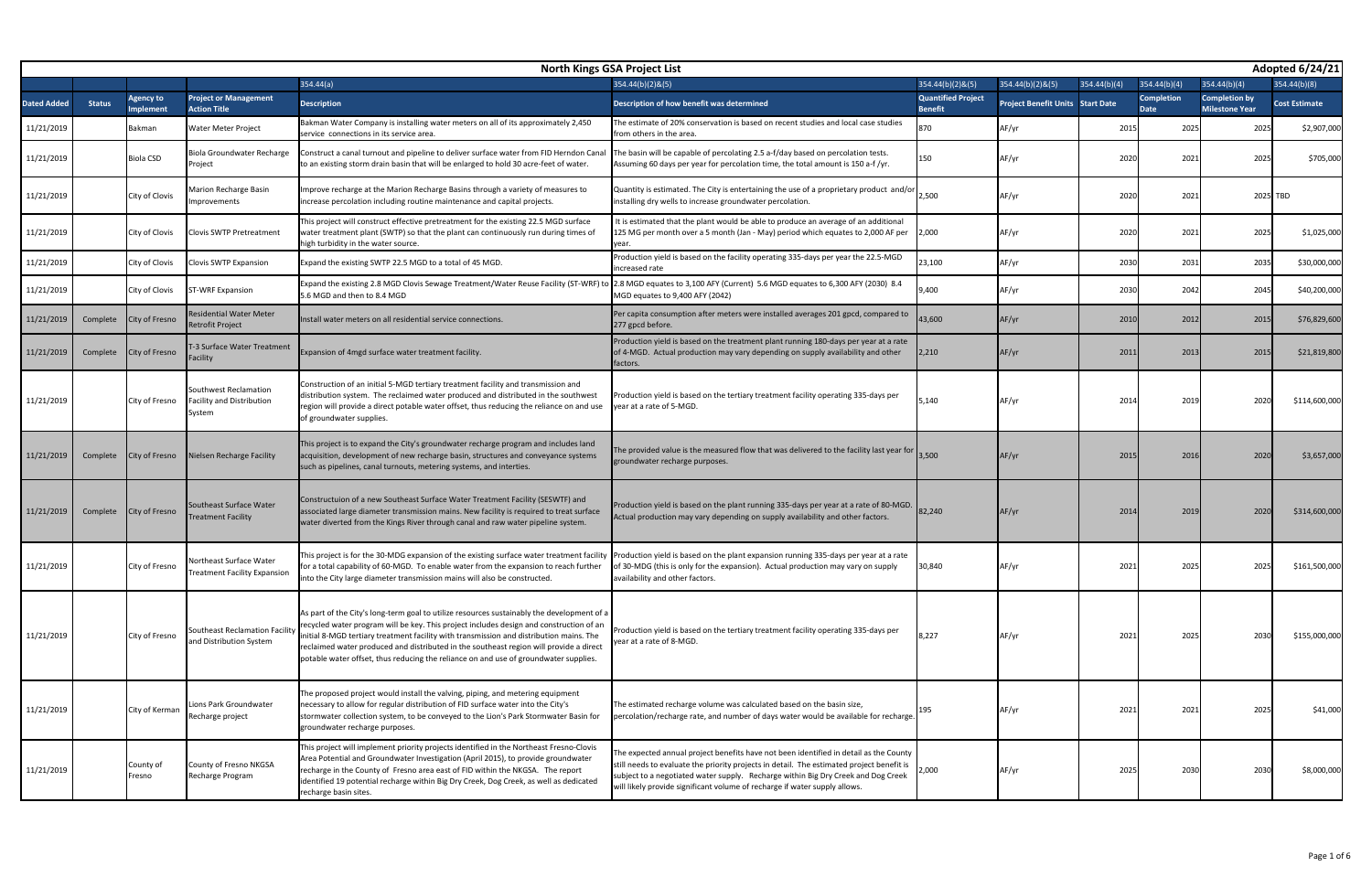| Adopted 6/24/21<br><b>North Kings GSA Project List</b> |               |                                        |                                                            |                                                                                                                                                                                                                                                                                                                                                                                      |                                                                                                                                                                                                                                                                                                                                                                    |                                             |                                         |              |                                  |                                               |                      |  |
|--------------------------------------------------------|---------------|----------------------------------------|------------------------------------------------------------|--------------------------------------------------------------------------------------------------------------------------------------------------------------------------------------------------------------------------------------------------------------------------------------------------------------------------------------------------------------------------------------|--------------------------------------------------------------------------------------------------------------------------------------------------------------------------------------------------------------------------------------------------------------------------------------------------------------------------------------------------------------------|---------------------------------------------|-----------------------------------------|--------------|----------------------------------|-----------------------------------------------|----------------------|--|
|                                                        |               |                                        |                                                            | 354.44(a)                                                                                                                                                                                                                                                                                                                                                                            | 354.44(b)(2)&(5)                                                                                                                                                                                                                                                                                                                                                   | 354.44(b)(2)&(5)                            | $354.44(b)(2)$ &(5)                     | 354.44(b)(4) | 354.44(b)(4)                     | 354.44(b)(4)                                  | 354.44(b)(8)         |  |
| <b>Dated Added</b>                                     | <b>Status</b> | Agency to<br><b>Implement</b>          | <b>Project or Management</b><br><b>Action Title</b>        | <b>Description</b>                                                                                                                                                                                                                                                                                                                                                                   | Description of how benefit was determined                                                                                                                                                                                                                                                                                                                          | <b>Quantified Project</b><br><b>Benefit</b> | <b>Project Benefit Units Start Date</b> |              | <b>Completion</b><br><b>Date</b> | <b>Completion by</b><br><b>Milestone Year</b> | <b>Cost Estimate</b> |  |
| 11/21/2019                                             | Complete      | FID                                    | Central Basin Recharge Project                             | The Fresno Irrigation District's Central Basin Project is approximately 90-acres of<br>groundwater banking and recharge facilities at three locations.                                                                                                                                                                                                                               | The recharge potential of the project was calculated based on the available surface<br>supply, basin volume (360AF, 90 wetted acres at 4 feet deep), diversion capacity<br>(100cfs) and assumed infiltration rate of 0.25ft/day.                                                                                                                                   | 2,592                                       | AF/yr                                   | 2018         | 2020                             | 2025                                          | \$6,500,000          |  |
| 11/21/2019                                             | Complete      | <b>FID</b>                             | Wagner Recharge Basin                                      | The project is a 60-acre groundwater recharge basin, including earthwork and<br>structures. The project will provide approximately 200 AF of flood water surface storage<br>and recharge approximately 2,300 AF/year annual average.                                                                                                                                                 | The recharge potential was calculated based on approximmatly 50 acres of wetted<br>area having an infiltration rate of 0.4ft per day, assuming water is available for<br>approzimately 120 days per year.                                                                                                                                                          | 2,300                                       | AF/yr                                   | 2019         | 2021                             | 2025                                          | \$4,276,780          |  |
| 11/21/2019                                             |               | <b>FID</b>                             | Savory Pond Expansion                                      | FID will expand the expanding Savory Pond to an approximately 30-acre recharge basin<br>near the corner of Lincoln & Chestnut Avenues.                                                                                                                                                                                                                                               | he recharge potential was calculated based on approximmatly 30 acres of wetted<br>area having an infiltration rate of 0.4ft per day, assuming water is available for<br>approzimately 100 days per year.                                                                                                                                                           | 1,200                                       | AF/yr                                   | 2020         | 2022                             | 2025                                          | \$2,000,000          |  |
| 11/21/2019                                             |               | <b>FID</b>                             | On-Farm Recharge Program                                   | FID will establish a program to offer and encourage growers to perform on-farm<br>recharge during wet years when would otherwise be lost to the region.                                                                                                                                                                                                                              | The program is in the conceptual phase and will be dependent on grower's willing to<br>take surface water during wet periods. Floodwater is typically available every 3-4<br>years. A conservative estimate of 8,000AF of supply could be available for this<br>program, with 4,000-8,000 acres participating, netting an average annual benefit of<br>2,000af/yr. | 2,000                                       | AF/yr                                   | 202          | 2025                             | 202                                           | \$200,000            |  |
| 11/21/2019                                             |               | Garfield Water<br><b>District</b>      | Ricchiuti Recharge Basin<br>Project                        | The District proposes to annex into the District the remaining portion of APN 580-040-<br>01, an existing five (5) acre basin, then construct a delivery connection from its<br>distribution system to the existing basin to allow for the delivery of surface water for<br>recharge.                                                                                                | The five (5) acre site is anticipated to have an infiltration/percolation rate of .625 feet<br>per day with water being available an average of 240 days per year.                                                                                                                                                                                                 | 150                                         | AF/yr                                   | 202          | 2020                             | 2025                                          | \$175,000            |  |
| 11/21/2019                                             |               | Malaga County<br><b>Water District</b> | Basin CF - Stormwater<br>roject                            | This project will construct an intertie (connection) between FMFCD's existing Basin "CF"<br>Recharge and Flood Protection with FID's Washington Colony Canal No. 15 to allow for the delivery of surface water for<br>recharge into the basin                                                                                                                                        | The 20 acre site will have an approximately 18 acre wetted basin area and is<br>anticipated to have an infiltration rate of 0.45 feet per day, and water is assumed to<br>be available an average of 120 days per year.                                                                                                                                            | 970                                         | AF/yr                                   | 202          | 202                              | 2025                                          | \$1,072,036          |  |
| 11/21/2019                                             |               | <b>Water District</b>                  | Pinedale County PCWD residential meter<br>nstallation      | The District has initiated efforts to secure funding for plans to install residential water<br>meters (including multi-unit customers) and switch from a fixed flat-rate to a volumetric<br>rate based on consumption. The project also includes replacing 8,050 feet of old main<br>lines. The project will be bolstered by outdoor water restrictions and conservation<br>efforts. | Studies show a range of 15% - 20% reduction in water usage when water utilities<br>switch to volumetric charging for consumptive use. To be conservative, we will<br>expect a 10% reduction in use.                                                                                                                                                                | 210                                         | AF/yr                                   | 2022         | 2022                             | 2025                                          | \$7,000,000          |  |
| 6/24/2021                                              |               | City of Clovis                         | Tarpey Village Metering<br>Project                         | Install new water meters in all unmetered services in Tarpey Village, approximately 363<br>services. Located in the County of Fresno but part of the City of Clovis water service<br>area.                                                                                                                                                                                           | otal metered consumption for 2020 CY = 0.188 MG/service average. Total<br>unmetered consumption for 2020 CY = 0.401 MG/service average 0.401 - 0.188 =<br>0.213 MG difference per service per year * 363 unmetered services = 77.319 MG/year 1<br>= 237 AFY.                                                                                                       |                                             | AF/yr                                   | 2022         | 2025                             | 2025                                          | \$400,000            |  |
| 6/24/2021                                              |               | City of Clovis                         | Clovis SWTP 3.5 MGD Water<br>Tank                          | Construct a 3.5 MGD tank at the southeast SWTP in Clovis                                                                                                                                                                                                                                                                                                                             | A general estimate converting 3.5 MGD to AF/yr. The tank will allow for additional<br>treated surface water storage to meet peak demands and to meet future growth and 3900<br>demands in the City.                                                                                                                                                                |                                             | AF/yr                                   | 202          | 202                              | 2025                                          | \$7,500,000          |  |
| 6/24/2021                                              |               | City of Clovis                         | 42" Raw Water Pipeline                                     | Friant-Kern Canal Turnout and Construct a 42" water pipeline between the existing SWTP and a turnout at Friant Kern<br>where the future NESWTP will be located                                                                                                                                                                                                                       | Will allow the existing 22.5 MGD SWTP to run during the month of November when<br>the Enterprise is down for FID annual maintenance (22.5 MGD x 30 days = 675 MG =<br>~2,000 AF)                                                                                                                                                                                   | 2000                                        | AF/yr                                   | 202          | 2030                             | 2030                                          | \$15,000,000         |  |
| 6/24/2021                                              |               | City of Clovis                         | Northeast Clovis SWTP                                      | Construct a new 20 MGD SWTP, tank and pumps in the northeast area of the Clovis<br>General Plan                                                                                                                                                                                                                                                                                      | 20 MGD = $^{\sim}$ 22,400 AFY                                                                                                                                                                                                                                                                                                                                      | 22400                                       | AF/yr                                   | 2025         | 2030                             | 2030                                          | \$30,000,000         |  |
| 6/24/2021                                              |               | City of Clovis                         | Heritage Grove Recharge Basir                              | Construct a 40acre recharge basin in future northwest Clovis development area -<br>Heritage Grove. Basin RC-2 per Clovis Water Master Plan                                                                                                                                                                                                                                           | 40 AC x 0.15 ft/yr x 335 days = 2,000 AF/yr                                                                                                                                                                                                                                                                                                                        | 2000                                        | AF/yr                                   | 2030         | 2035                             | 2035                                          | \$15,000,000         |  |
| 6/24/2021                                              |               | City of Fresno                         | Recycled Water Storage Tank<br>& Booster Pump Station      | Design and Construction of 3 Million Gallon Recycled Water Storage Tank and Booster<br>Station to improve and ensure adequate delivery system level of service.                                                                                                                                                                                                                      | The present system is currently provides approximately 4000 AF, but with improved<br>delivery capability City will be able to ensure new customers consistent delivery of<br>quantities at appropriate system pressure a full capacity of about 5,800 AF.                                                                                                          | 1200                                        | AF/yr                                   | 202          | 2024                             | 2025                                          | \$12,500,000         |  |
| 6/24/2021                                              |               | City of Fresno                         | <b>RWRF Reclamation Well</b><br>Pipeline and Storage Basin | Construct pipeline to intertie reclamation well outfall irrigation pipeline to recycled<br>water distribution system. Includes conversion of existing aeration basin to storage<br>basin.                                                                                                                                                                                            | The existing reclamation wells located at the Regional Wastewater Reclamation<br>Facility are capable of producing 30,000 AF annually, so a portion of this production<br>capability would be diverted to the recycled water distribution system to augment<br>this resource's utilization.                                                                        | 10000                                       | AF/yr                                   | 2024         | 2024                             | 2025                                          | \$13,300,000         |  |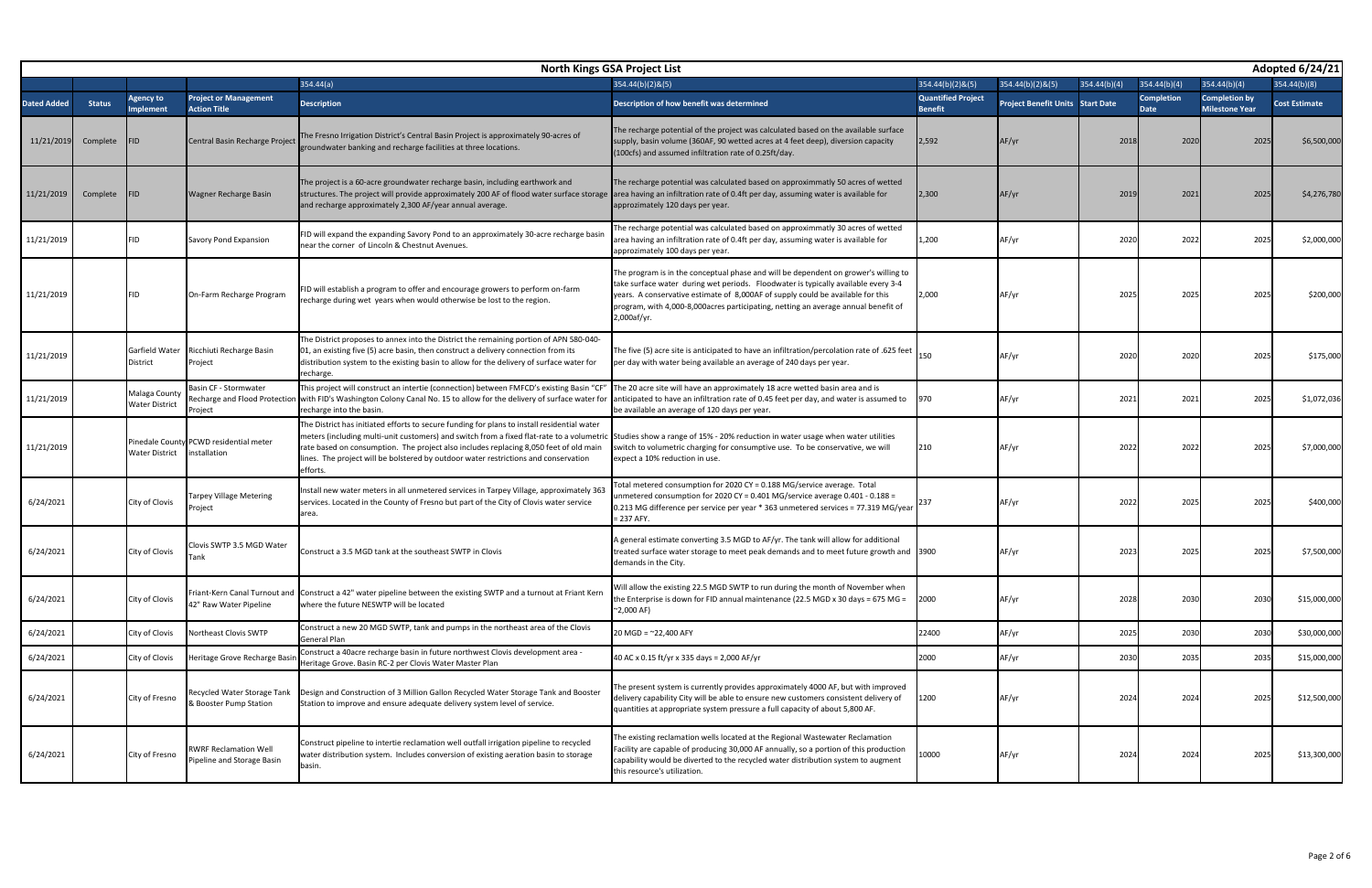|                    | <b>North Kings GSA Project List</b> |                              |                                                       |                                                                                                                                                                                                                                                 |                                                                                                                                                                                |                                             |                                         |                               |                                  | Adopted 6/24/21                               |                      |
|--------------------|-------------------------------------|------------------------------|-------------------------------------------------------|-------------------------------------------------------------------------------------------------------------------------------------------------------------------------------------------------------------------------------------------------|--------------------------------------------------------------------------------------------------------------------------------------------------------------------------------|---------------------------------------------|-----------------------------------------|-------------------------------|----------------------------------|-----------------------------------------------|----------------------|
|                    |                                     |                              |                                                       | 354.44(a)                                                                                                                                                                                                                                       | 354.44(b)(2)&(5)                                                                                                                                                               | $354.44(b)(2)$ &(5)                         | 354.44(b)(2)&(5)                        | $354.44(b)(4)$ $354.44(b)(4)$ |                                  | 354.44(b)(4)                                  | 354.44(b)(8)         |
| <b>Dated Added</b> | Status                              | <b>Agency to</b><br>Implemen | <b>Project or Management</b><br><b>Action Title</b>   | <b>Description</b>                                                                                                                                                                                                                              | Description of how benefit was determined                                                                                                                                      | <b>Quantified Project</b><br><b>Benefit</b> | <b>Project Benefit Units Start Date</b> |                               | <b>Completion</b><br><b>Date</b> | <b>Completion by</b><br><b>Milestone Year</b> | <b>Cost Estimate</b> |
| 6/24/2021          |                                     | City of Fresno               | Northwest Fresno Regional<br><b>Recharge Facility</b> | Approximately 40 to 60 acres of land will be acquired in the area near Shaw and Garfield<br>Avenues. This facility will be able to capture flood flows and as well as City contract<br>surface water supplies from FID to recharge the aquifer. | The estimated recharge benefit assumes a percolation rate of 0.4-feet per day over an 1920<br>annual average duration of 120-days per year. [40 acres x 0.5-ft/day x 120-days] |                                             |                                         | 2024                          | 2024                             | 2025                                          | \$9,000,000          |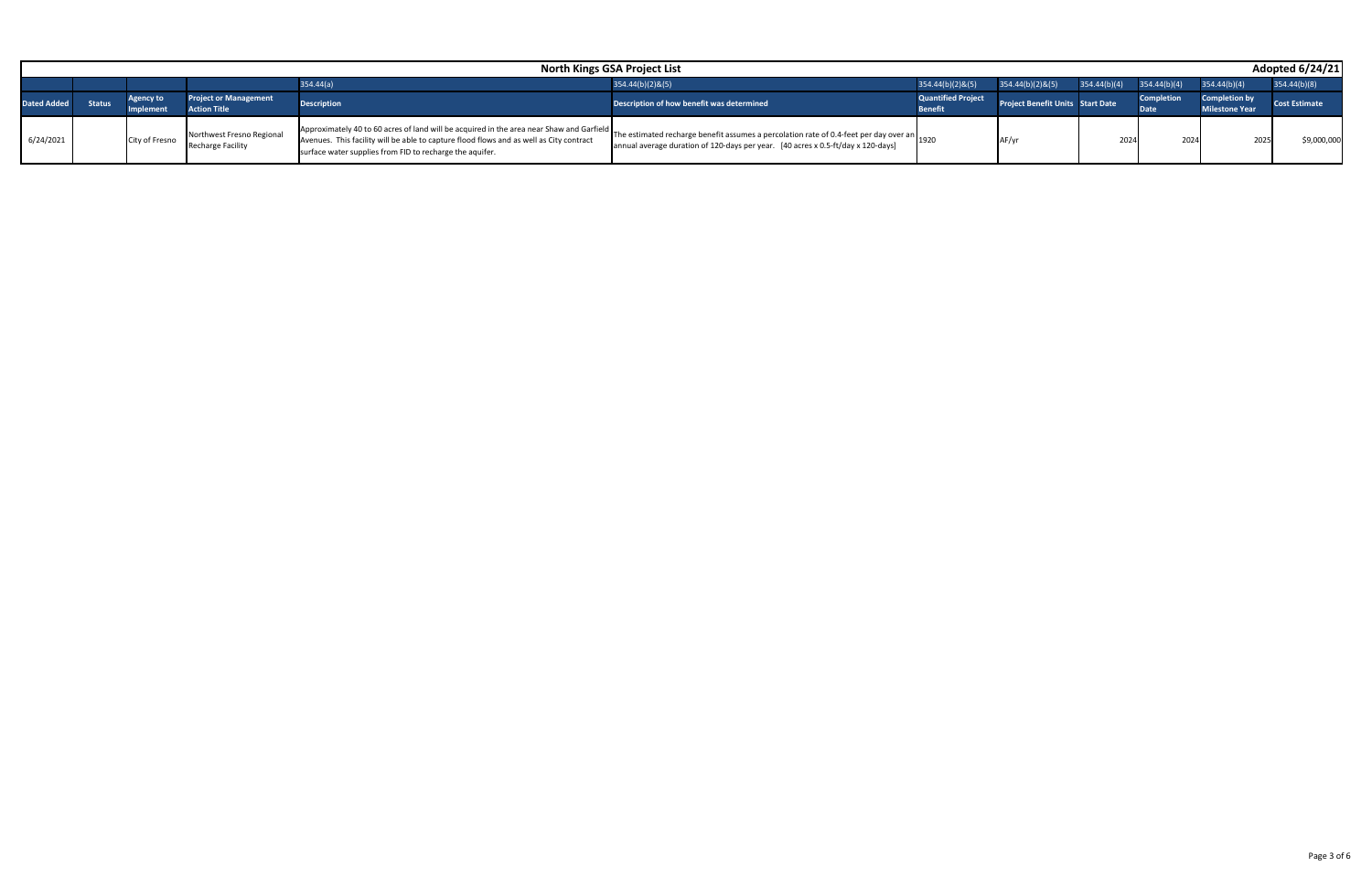| Adopted 6/24/21<br><b>North Kings GSA Project List</b> |               |                                  |                                                       |                                                                                                                                                                                                                                                                                                                                                                                                                                 |                                                                                                                                                                                                                                                                                                                                   |                                             |                                         |              |                           |                                               |                      |
|--------------------------------------------------------|---------------|----------------------------------|-------------------------------------------------------|---------------------------------------------------------------------------------------------------------------------------------------------------------------------------------------------------------------------------------------------------------------------------------------------------------------------------------------------------------------------------------------------------------------------------------|-----------------------------------------------------------------------------------------------------------------------------------------------------------------------------------------------------------------------------------------------------------------------------------------------------------------------------------|---------------------------------------------|-----------------------------------------|--------------|---------------------------|-----------------------------------------------|----------------------|
|                                                        |               |                                  |                                                       | 354.44(a)                                                                                                                                                                                                                                                                                                                                                                                                                       | $354.44(b)(2)$ &(5)                                                                                                                                                                                                                                                                                                               | $354.44(b)(2)$ &(5)                         | $354.44(b)(2)$ &(5)                     | 354.44(b)(4) | 354.44(b)(4)              | 354.44(b)(4)                                  | 354.44(b)(8)         |
| Dated Added                                            | <b>Status</b> | <b>Agency to</b><br>mplement     | <b>Project or Management</b><br><b>Action Title</b>   | <b>Description</b>                                                                                                                                                                                                                                                                                                                                                                                                              | Description of how benefit was determined                                                                                                                                                                                                                                                                                         | <b>Quantified Project</b><br><b>Benefit</b> | <b>Project Benefit Units Start Date</b> |              | <b>Completion</b><br>Date | <b>Completion by</b><br><b>Milestone Year</b> | <b>Cost Estimate</b> |
| 6/24/2021                                              |               | City of Fresno                   | Southwest Fresno Regional<br><b>Recharge Facility</b> | Approximately 40 to 60 acres of land will be acquired in the area near Belmont and<br>Blythe Avenues. This facility will be able to capture flood flows and as well as City<br>contract surface water supplies from FID to recharge the aquifer.                                                                                                                                                                                | The estimated recharge benefit assumes a percolation rate of 0.4-feet per day over an 1920<br>annual average duration of 120-days per year. [40 acres x 0.5-ft/day x 120-days]                                                                                                                                                    |                                             | AF/yr                                   | 202          | 2028                      | 203                                           | \$9,000,000          |
| 6/24/2021                                              |               | City of Fresno                   | Southeast Fresno Regional<br><b>Recharge Facility</b> | Approximately 40 to 60 acres of land will be acquired in the area near North and Peach<br>Avenues. I This facility will be able to capture flood flows and as well as City contract<br>surface water supplies from FID to recharge the aquifer.                                                                                                                                                                                 | The estimated recharge benefit assumes a percolation rate of 0.4-feet per day over an $\Big _{1920}$<br>annual average duration of 120-days per year. [40 acres x 0.5-ft/day x 120-days]                                                                                                                                          |                                             | AF/yr                                   | 2030         | 2030                      | 2030                                          | \$9,000,000          |
| 6/24/2021                                              |               | City of Kerman                   | Basin 'C' Groundwater<br>Recharge Project             | The project will construct a turnout structure on the Houghton West No. 94 Canal and a<br>pipeline along Madera Avenue from the Canal to the City Storm Drainage System north<br>of Whitesbridge Road. The Project will allow for surface water from the Canal to be<br>conveyed via the proposed pipeline to the City's Storm Drainage System, which will<br>convey the surface water to City Basin 'C' for recharge purposes. | The benefit was quantified based on the proposed size of City Basin 'C' (1.89 acres),<br>estimated percolation rate (12 in/day based on visual observations), and estimated<br>number of days of surface water availability (4.5 months/135days). Based on these<br>parameters, Basin 'C' could recharge approximately 255 AF/yr. |                                             | AF/yr                                   | 2026         | 2026                      | 2040                                          | \$535,000            |
| 6/24/2021                                              |               | City of Kerman                   | Basin 'M' Groundwater<br>Recharge Project             | The project will construct an approximately 12 acre recharge basin, including basin<br>excavation, structures, and a pipeline to convey surface water to the basin. The basin is<br>shown on the City's General Plan to be located in the southwest quadrant of Nielsen and availability (4.5 months/135days). Based on these parameters, Basin 'M' could<br>Siskiyou Avenues.                                                  | The benefit was quantified based on the proposed size of City Basin 'C' (12 acres),<br>estimated percolation rate (6 in/day), and estimated number of days of surface water 776<br>recharge approximately 776 AF/yr.                                                                                                              |                                             | AF/yr                                   | 2032         | 2032                      | 2035                                          | \$4,028,000          |
| 6/24/2021                                              |               |                                  | City of Kerman Basin 'D' Recharge Project             | The project will construct an approximately 11 acre recharge basin, including basin<br>excavation, structures, and a pipeline to convey surface water to the basin. The basin is<br>shown on the City's General Plan to be located in the southwest quadrant of Nielsen and availability (4.5 months/135days). Based on these parameters, Basin 'M' could<br>Vineland Avenues.                                                  | The benefit was quantified based on the proposed size of City Basin 'D' (11 acres),<br>estimated percolation rate (6 in/day), and estimated number of days of surface water<br>recharge approximately 667 AF/yr.                                                                                                                  |                                             | AF/yr                                   | 2032         | 2032                      | 2035                                          | \$3,705,000          |
| 6/24/2021                                              |               | City of Kerman                   | Basin 'P' Groundwater<br>Recharge Project             | The project will construct an approximately 7 acre recharge basin, including basin<br>excavation, structures, and a pipeline to convey surface water to the basin. The basin is<br>shown on the City's General Plan to be located in the northeast quadrant of Goldenrod<br>and Whitesbridge.                                                                                                                                   | The benefit was quantified based on the proposed size of City Basin 'P' (7 acres),<br>estimated percolation rate (6 in/day), and estimated number of days of surface water 447<br>availability (4.5 months/135days). Based on these parameters, Basin 'P' could<br>recharge approximately 447 AF/yr.                              |                                             | AF/yr                                   | 203          | 203                       | 203                                           | \$2,396,000          |
| 6/24/2021                                              |               | Fresno<br>Irrigation<br>District | American Fowler Recharge<br>Project                   | This project is an approximately 15-acre recharge basin, including earthwork and<br>structures. The project will provide approximately 60 AF of flood water surface storage<br>and recharge approximately 360 AF/year annual average.                                                                                                                                                                                           | The estimated recharge benefit is based on an assumed infiltration rate of 0.5 feet per<br>day for 120 days during wet years which occurs 4 out of every 10 years. (15 acres x<br>0.5ft/day x 120 days x 4/10).                                                                                                                   | 360                                         | AF/yr                                   | 2025         | 2025                      | 207                                           | \$1,500,000          |
| 6/24/2021                                              |               | Fresno<br>Irrigation<br>District | <b>Barstow Chateau Fresno</b><br>Recharge Project     | his project is an approximately 40-acre recharge basin, including earthwork and<br>structures. The project will provide approximately 160 AF of flood water surface storage day for 120 days during wet years which occurs 4 out of every 10 years. (40 acres x<br>and recharge approximately 960 AF/year annual average.                                                                                                       | The estimated recharge benefit is based on an assumed infiltration rate of 0.5 feet per<br>0.5ft/day x 120 days x 4/10).                                                                                                                                                                                                          | 960                                         | AF/yr                                   | 2025         | 2025                      | 2075                                          | \$4,000,000          |
| 6/24/2021                                              |               | Fresno<br>Irrigation<br>District | Orange Lincoln Pond<br><b>Expansion Project</b>       | his project is an approximately 10-acre recharge basin, including earthwork and<br>structures. The project will provide approximately 40 AF of flood water surface storage<br>and recharge approximately 240 AF/year annual average.                                                                                                                                                                                            | The estimated recharge benefit is based on an assumed infiltration rate of 0.5 feet per<br>day for 120 days during wet years which occurs 4 out of every 10 years. (10 acres x<br>0.5ft/day x 120 days x 4/10).                                                                                                                   | 240                                         | AF/yr                                   | 2025         | 2025                      | 2075                                          | \$1,000,000          |
| 6/24/2021                                              |               | Fresno<br>Irrigation<br>District | Ventura Pond Expansion<br>Project                     | his project is an approximately 10-acre recharge basin, including earthwork and<br>structures. The project will provide approximately 40 AF of flood water surface storage<br>and recharge approximately 240 AF/year annual average.                                                                                                                                                                                            | he assumed infiltration rate of 0.5 feet per day for 120 days during wet years which<br>occurs 4 out of every 10 years. (10 acres x 0.5ft/day x 120 days x 4/10).                                                                                                                                                                 | 240                                         | AF/yr                                   | 2025         | 2025                      | 2025                                          | \$1,000,000          |
| 6/24/2021                                              |               | Fresno<br>Irrigation<br>District | <b>Wagner Basin Expansion</b><br>Project              | his project is an approximately 50-acre recharge basin, including earthwork and<br>structures. The project will provide approximately 200 AF of flood water surface storage<br>and recharge approximately 1200 AF/year annual average.                                                                                                                                                                                          | The assumed infiltration rate of 0.5 feet per day for 120 days during wet years which<br>occurs 4 out of every 10 years. (50 acres x 0.5ft/day x 120 days x 4/10).                                                                                                                                                                | 1200                                        | AF/yr                                   | 202          | 2025                      | 2025                                          | \$500,000            |
| 6/24/2021                                              |               | Fresno<br>Irrigation<br>District |                                                       | This project is an approximately 30-acre recharge basin, including earthwork and<br>Shubin Pond Expansion Project structures. The project will provide approximately 120 AF of flood water surface storage day for 120 days during wet years which occurs 4 out of every 10 years. (30 acres x<br>and recharge approximately 720 AF/year annual average.                                                                        | The estimated recharge benefit is based on an assumed infiltration rate of 0.5 feet per<br>0.5ft/day x 120 days x 4/10).                                                                                                                                                                                                          | 720                                         | AF/yr                                   | 2025         | 2025                      | 2025                                          | \$3,000,000          |
| 6/24/2021                                              |               | Fresno<br>Irrigation<br>District | <b>Purcell West Pond Expansion</b><br>Project         | This project is an approximately 5-acre recharge basin, including earthwork and<br>structures. The project will provide approximately 20 AF of flood water surface storage<br>and recharge approximately 120 AF/year annual average.                                                                                                                                                                                            | The estimated recharge benefit is based on an assumed infiltration rate of 0.5 feet per<br>day for 120 days during wet years which occurs 4 out of every 10 years. (5 acres x<br>0.5ft/day x 120 days x 4/10).                                                                                                                    | 120                                         | AF/yr                                   | 2025         | 2025                      | 2025                                          | \$500,000            |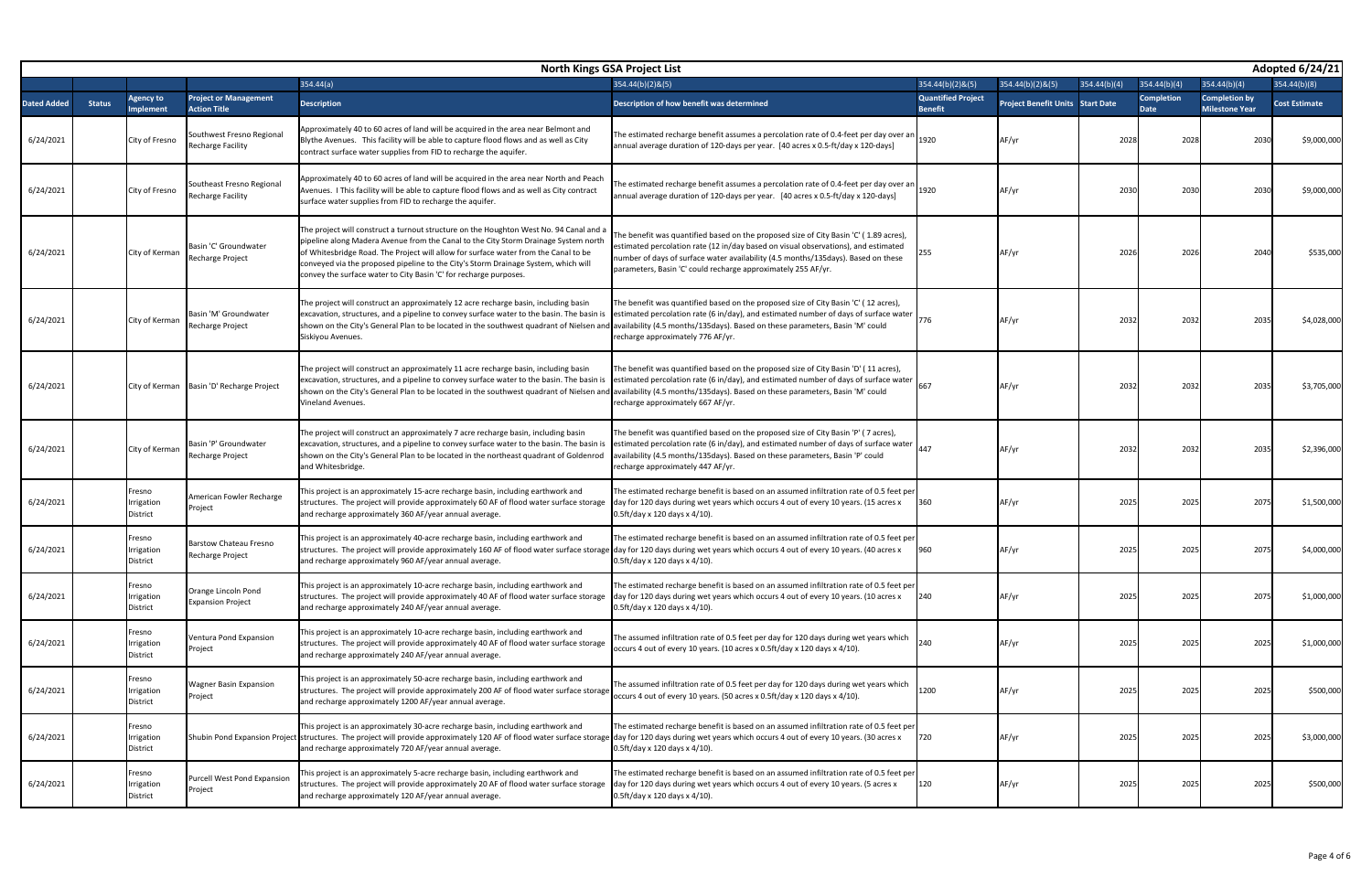|            | Adopted 6/24/21<br><b>North Kings GSA Project List</b> |                                         |                                                     |                                                                                                                                                                                                                                        |                                                                                                                                                                                                                             |                                             |                                         |              |                                  |                                               |                      |  |
|------------|--------------------------------------------------------|-----------------------------------------|-----------------------------------------------------|----------------------------------------------------------------------------------------------------------------------------------------------------------------------------------------------------------------------------------------|-----------------------------------------------------------------------------------------------------------------------------------------------------------------------------------------------------------------------------|---------------------------------------------|-----------------------------------------|--------------|----------------------------------|-----------------------------------------------|----------------------|--|
|            |                                                        |                                         |                                                     | 354.44(a)                                                                                                                                                                                                                              | 354.44(b)(2)&(5)                                                                                                                                                                                                            | 354.44(b)(2)&(5)                            | 354.44(b)(2)&(5)                        | 354.44(b)(4) | 354.44(b)(4)                     | 354.44(b)(4)                                  | 354.44(b)(8)         |  |
| ated Added | <b>Status</b>                                          | Agency to<br><b>Implement</b>           | <b>Project or Management</b><br><b>Action Title</b> | <b>Description</b>                                                                                                                                                                                                                     | Description of how benefit was determined                                                                                                                                                                                   | <b>Quantified Project</b><br><b>Benefit</b> | <b>Project Benefit Units Start Date</b> |              | <b>Completion</b><br><b>Date</b> | <b>Completion by</b><br><b>Milestone Year</b> | <b>Cost Estimate</b> |  |
| 6/24/2021  |                                                        | Fresno<br>Irrigation<br><b>District</b> | Little Pine Flat Expansion<br>Project               | This project is an approximately 20-acre recharge basin, including earthwork and<br>structures. The project will provide approximately 80 AF of flood water surface storage<br>and recharge approximately 480 AF/year annual average.  | The estimated recharge benefit is based on an assumed infiltration rate of 0.5 feet per<br>day for 120 days during wet years which occurs 4 out of every 10 years. (20 acres x<br>$0.5ft/day \times 120 days \times 4/10$ . | 480                                         | AF/vı                                   | 202          | 2025                             | 202                                           | \$2,000,000          |  |
| 6/24/2021  |                                                        | Fresno<br>Irrigation<br><b>District</b> | Chestnut Lincoln Pond<br><b>Expansion Project</b>   | This project is an approximately 20-acre recharge basin, including earthwork and<br>structures. The project will provide approximately 80 AF of flood water surface storage<br>and recharge approximately 480 AF/year annual average.  | The estimated recharge benefit is based on an assumed infiltration rate of 0.5 feet per<br>day for 120 days during wet years which occurs 4 out of every 10 years. (20 acres x<br>$0.5ft/day \times 120 days \times 4/10$ . |                                             |                                         | 2025         | 2025                             | 202                                           | \$2,000,000          |  |
| 6/24/2021  |                                                        | Fresno<br>Irrigation<br><b>District</b> | <b>Empire Pond Expansion</b><br>Project             | This project is an approximately 10-acre recharge basin, including earthwork and<br>structures. The project will provide approximately 40 AF of flood water surface storage<br>and recharge approximately 240 AF/year annual average.  | The estimated recharge benefit is based on an assumed infiltration rate of 0.5 feet per<br>day for 120 days during wet years which occurs 4 out of every 10 years. (10 acres x<br>$0.5ft/day \times 120 days \times 4/10$ . | 240                                         | AF/vi                                   | 202          | 2025                             | 202                                           | \$1,000,000          |  |
| 6/24/2021  |                                                        | Fresno<br>Irrigation<br><b>District</b> | <b>Barstow Jameson Recharge</b><br>Basir            | This project is an approximately 35-acre recharge basin, including earthwork and<br>structures. The project will provide approximately 140 AF of flood water surface storage<br>and recharge approximately 840 AF/year annual average. | The estimated recharge benefit is based on an assumed infiltration rate of 0.5 feet per<br>day for 120 days during wet years which occurs 4 out of every 10 years. (35 acres x<br>0.5ft/day x 120 days x 4/10).             |                                             |                                         | 202          | 2025                             | 202                                           | \$3,500,000          |  |
| 6/24/2021  |                                                        | Fresno<br>Irrigation<br><b>District</b> | Lambrecht Pond Expansion<br>Project                 | This project is an approximately 20-acre recharge basin, including earthwork and<br>structures. The project will provide approximately 88 AF of flood water surface storage<br>and recharge approximately 480 AF/year annual average.  | The estimated recharge benefit is based on an assumed infiltration rate of 0.5 feet per<br>day for 120 days during wet years which occurs 4 out of every 10 years. (20 acres x<br>$0.5ft/day \times 120 days \times 4/10$ . |                                             |                                         | 202          | 2025                             | 202                                           | \$2,000,000          |  |